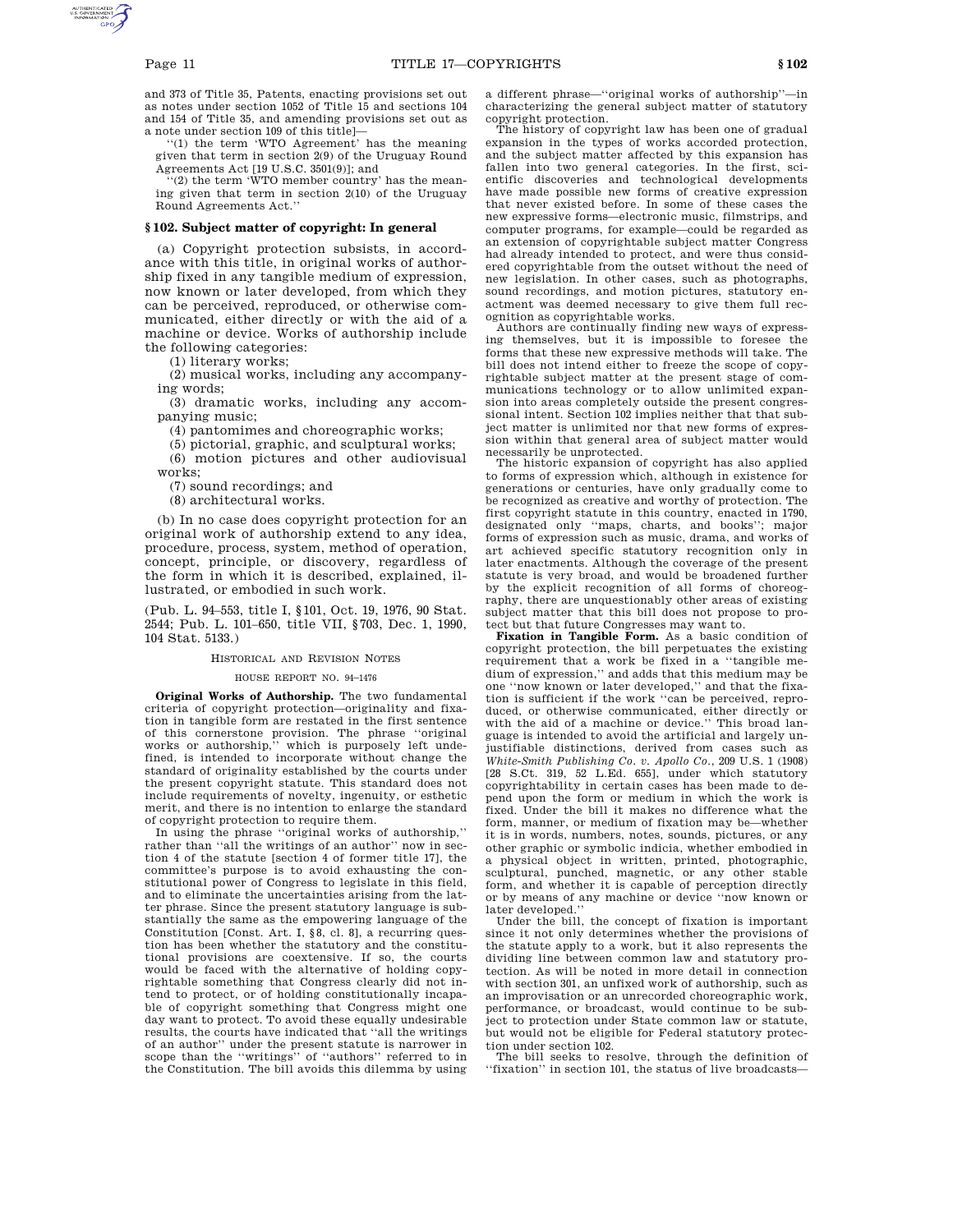sports, news coverage, live performances of music, etc.—that are reaching the public in unfixed form but that are simultaneously being recorded. When a football game is being covered by four television cameras, with a director guiding the activities of the four cameramen and choosing which of their electronic images are sent out to the public and in what order, there is little doubt that what the cameramen and the director are doing constitutes ''authorship.'' The further question to be considered is whether there has been a fixation. If the images and sounds to be broadcast are first recorded (on a video tape, film, etc.) and then transmitted, the recorded work would be considered a ''motion picture'' subject to statutory protection against unauthorized reproduction or retransmission of the broadcast. If the program content is transmitted live to the public while being recorded at the same time, the case would be treated the same; the copyright owner would not be forced to rely on common law rather than statutory rights in proceeding against an infringing user of the live broadcast.

Thus, assuming it is copyrightable—as a ''motion picture'' or ''sound recording,'' for example—the content of a live transmission should be regarded as fixed and should be accorded statutory protection if it is being recorded simultaneously with its transmission. On the other hand, the definition of ''fixation'' would exclude from the concept purely evanescent or transient reproductions such as those projected briefly on a screen, shown electronically on a television or other cathode ray tube, or captured momentarily in the ''memory'' of a computer.

Under the first sentence of the definition of ''fixed'' in section 101, a work would be considered ''fixed in a tangible medium of expression'' if there has been an authorized embodiment in a copy or phonorecord and if that embodiment ''is sufficiently permanent or stable'' to permit the work ''to be perceived, reproduced, or otherwise communicated for a period of more than transitory duration.'' The second sentence makes clear that, in the case of ''a work consisting of sounds, images, or both, that are being transmitted,'' the work is regarded as ''fixed'' if a fixation is being made at the same time as the transmission.

Under this definition ''copies'' and ''phonorecords'' together will comprise all of the material objects in which copyrightable works are capable of being fixed. The definitions of these terms in section 101, together with their usage in section 102 and throughout the bill, reflect a fundamental distinction between the ''original work'' which is the product of ''authorship'' and the multitude of material objects in which it can be embodied. Thus, in the sense of the bill, a ''book'' is not a work of authorship, but is a particular kind of ''copy.'' Instead, the author may write a ''literary work,'' which in turn can be embodied in a wide range of ''copies'' and ''phonorecords,'' including books, periodicals, computer punch cards, microfilm, tape recordings, and so forth. It is possible to have an ''original work of authorship'' without having a ''copy'' or ''phonorecord'' embodying it, and it is also possible to have a ''copy'' or ''phonorecord'' embodying something that does not qualify as an ''original work of authorship.'' The two essential elements—original work and tangible object—must merge through fixation in order to produce subject matter copyrightable under the statute.

**Categories of Copyrightable Works.** The second sentence of section 102 lists seven broad categories which the concept of ''works of authorship'' is said to ''include''. The use of the word ''include,'' as defined in section 101, makes clear that the listing is ''illustrative and not limitative,'' and that the seven categories do not necessarily exhaust the scope of ''original works of authorship'' that the bill is intended to protect. Rather, the list sets out the general area of copyrightable subject matter, but with sufficient flexibility to free the courts from rigid or outmoded concepts of the scope of particular categories. The items are also overlapping in the sense that a work falling within one class may

encompass works coming within some or all of the other categories. In the aggregate, the list covers all classes of works now specified in section 5 of title 17 [section 5 of former title 17]; in addition, it specifically enumerates ''pantomimes and choreographic works''.

Of the seven items listed, four are defined in section 101. The three undefined categories—''musical works,'' ''dramatic works,'' and ''pantomimes and choreographic works''—have fairly settled meanings. There is no need, for example, to specify the copyrightability of electronic or concrete music in the statute since the form of a work would no longer be of any importance, nor is it necessary to specify that ''choreographic works'' do not include social dance steps and simple routines.

The four items defined in section 101 are ''literary works,'' ''pictorial, graphic, and sculptural works,'' ''motion pictures and audiovisual works'', and ''sound recordings''. In each of these cases, definitions are needed not only because the meaning of the term itself is unsettled but also because the distinction between ''work'' and ''material object'' requires clarification. The term ''literary works'' does not connote any criterion of literary merit or qualitative value: it includes catalogs, directories, and similar factual, reference, or instructional works and compilations of data. It also includes computer data bases, and computer programs to the extent that they incorporate authorship in the programmer's expression of original ideas, as distinguished from the ideas themselves.

Correspondingly, the definition of ''pictorial, graphic, and sculptural works'' carries with it no implied criterion of artistic taste, aesthetic value, or intrinsic quality. The term is intended to comprise not only works of art" in the traditional sense but also works of graphic art and illustration, art reproductions, plans and drawings, photographs and reproductions of them, maps, charts, globes, and other cartographic works, works of these kinds intended for use in advertising and commerce, and works of ''applied art.'' There is no intention whatever to narrow the scope of the subject matter now characterized in section  $5(k)$  [section  $5(k)$ ] of former title 17] as ''prints or labels used for articles of merchandise.'' However, since this terminology suggests the material object in which a work is embodied rather than the work itself, the bill does not mention this category separately.

In accordance with the Supreme Court's decision in *Mazer v. Stein*, 347 U.S. 201 (1954) [74 S.Ct. 460, 98 L. Ed. 630, rehearing denied 74 S.Ct. 637, 347 U.S. 949, 98 L.Ed. 1096], works of ''applied art'' encompass all original pictorial, graphic, and sculptural works that are intended to be or have been embodied in useful articles, regardless of factors such as mass production, commercial exploitation, and the potential availability of design patent protection. The scope of exclusive rights in these works is given special treatment in section 113, to be discussed below.

The Committee has added language to the definition of ''pictorial, graphic, and sculptural works'' in an effort to make clearer the distinction between works of applied art protectable under the bill and industrial designs not subject to copyright protection. The declaration that ''pictorial, graphic, and sculptural works'' include ''works of artistic craftsmanship insofar as their form but not their mechanical or utilitarian aspects are concerned'' is classic language; it is drawn from Copyright Office regulations promulgated in the 1940's and expressly endorsed by the Supreme Court in the *Mazer* case.

The second part of the amendment states that ''the design of a useful article \* \* \* shall be considered a pictorial, graphic, or sculptural work only if, and only to the extent that, such design incorporates pictorial, graphic, or sculptural features that can be identified separately from, and are capable of existing independently of, the utilitarian aspects of the article.'' A ''useful article'' is defined as ''an article having an intrinsic utilitarian function that is not merely to portray the appearance of the article or to convey information.''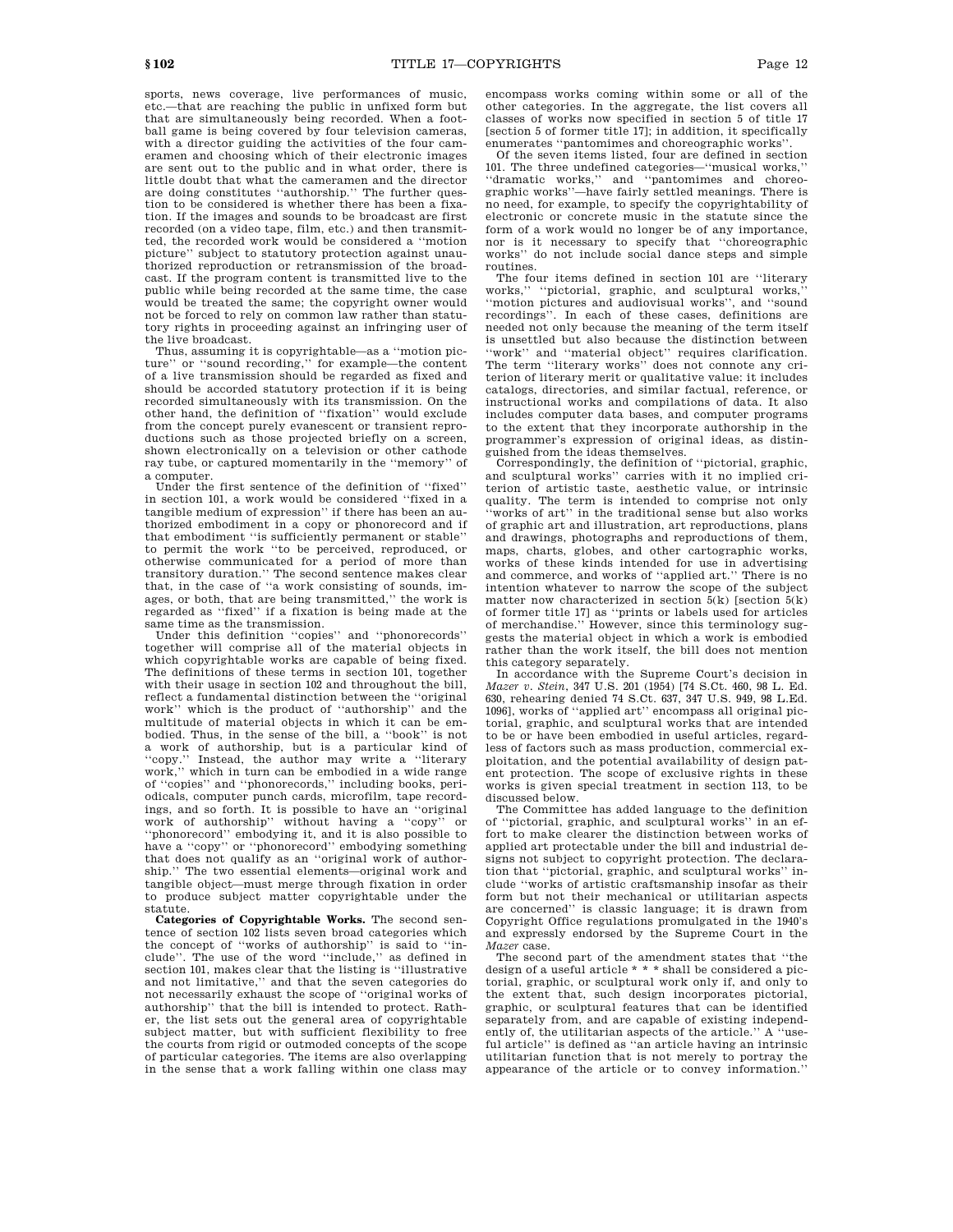This part of the amendment is an adaptation of language added to the Copyright Office Regulations in the mid-1950's in an effort to implement the Supreme Court's decision in the *Mazer* case.

In adopting this amendatory language, the Committee is seeking to draw as clear a line as possible between copyrightable works of applied art and uncopyrighted works of industrial design. A two-dimensional painting, drawing, or graphic work is still capable of being identified as such when it is printed on or applied to utilitarian articles such as textile fabrics, wallpaper, containers, and the like. The same is true when a statue or carving is used to embellish an industrial product or, as in the *Mazer* case, is incorporated into a product without losing its ability to exist independently as a work of art. On the other hand, although the shape of an industrial product may be aesthetically satisfying and valuable, the Committee's intention is not to offer it copyright protection under the bill. Unless the shape of an automobile, airplane, ladies' dress, food processor, television set, or any other industrial product contains some element that, physically or conceptually, can be identified as separable from the utilitarian aspects of that article, the design would not be copyrighted under the bill. The test of separability and independence from ''the utilitarian aspects of the article'' does not depend upon the nature of the design that is, even if the appearance of an article is determined by aesthetic (as opposed to functional) considerations, only elements, if any, which can be identified separately from the useful article as such are copyrightable. And, even if the three-dimensional design contains some such element (for example, a carving on the back of a chair or a floral relief design on silver flatware), copyright protection would extend only to that element, and would not cover the over-all configuration of the utilitarian article as such.

A special situation is presented by architectural works. An architect's plans and drawings would, of course, be protected by copyright, but the extent to which that protection would extend to the structure depicted would depend on the circumstances. Purely nonfunctional or monumental structures would be subject to full copyright protection under the bill, and the same would be true of artistic sculpture or decorative ornamentation or embellishment added to a structure. On the other hand, where the only elements of shape in an architectural design are conceptually inseparable from the utilitarian aspects of the structure, copyright protection for the design would not be available.

The Committee has considered, but chosen to defer, the possibility of protecting the design of typefaces. A ''typeface'' can be defined as a set of letters, numbers, or other symbolic characters, whose forms are related by repeating design elements consistently applied in a notational system and are intended to be embodied in articles whose intrinsic utilitarian function is for use in composing text or other cognizable combinations of characters. The Committee does not regard the design of typeface, as thus defined, to be a copyrightable ''pictorial, graphic, or sculptural work'' within the meaning of this bill and the application of the dividing line in section 101.

Enactment of Public Law 92–140 in 1971 [Pub. L. 92–140, Oct. 15, 1971, 85 Stat. 391, which amended sections 1, 5, 19, 20, 26, and 101 of former title 17, and enacted provisions set out as a note under section 1 of former title 17] marked the first recognition in American copyright law of sound recordings as copyrightable works. As defined in section 101, copyrightable ''sound recordings'' are original works of authorship comprising an aggregate of musical, spoken, or other sounds that have been fixed in tangible form. The copyrightable work comprises the aggregation of sounds and not the tangible medium of fixation. Thus, ''sound recordings'' as copyrightable subject matter are distinguished from ''phonorecords,'' the latter being physical objects in which sounds are fixed. They are also distinguished from any copyrighted literary, dramatic, or musical works that may be reproduced on a ''phonorecord.''

As a class of subject matter, sound recordings are clearly within the scope of the ''writings of an author'' capable of protection under the Constitution [Const. Art. I, §8, cl. 8], and the extension of limited statutory protection to them was too long delayed. Aside from cases in which sounds are fixed by some purely mechanical means without originality of any kind, the copyright protection that would prevent the reproduction and distribution of unauthorized phonorecords of sound recordings is clearly justified.

The copyrightable elements in a sound recording will usually, though not always, involve "authorship" on the part of the performers whose performance is captured and on the part of the record producer responsible for setting up the recording session, capturing and electronically processing the sounds, and compiling and editing them to make the final sound recording. There may, however, be cases where the record producer's contribution is so minimal that the performance is the only copyrightable element in the work, and there may be cases (for example, recordings of birdcalls, sounds of racing cars, et cetera) where only the record producer's contribution is copyrightable.

Sound tracks of motion pictures, long a nebulous area in American copyright law, are specifically included in the definition of ''motion pictures,'' and excluded in the definition of ''sound recordings.'' To be a "motion picture," as defined, requires three elements: (1) a series of images, (2) the capability of showing the images in certain successive order, and (3) an impression of motion when the images are thus shown. Coupled with the basic requirements of original authorship and fixation in tangible form, this definition encompasses a wide range of cinematographic works embodied in films, tapes, video disks, and other media. However, it would not include: (1) unauthorized fixations of live performances or telecasts, (2) live telecasts that are not fixed simultaneously with their transmission, or (3) filmstrips and slide sets which, although consisting of a series of images intended to be shown in succession, are not capable of conveying an impression of motion.

On the other hand, the bill equates audiovisual materials such as filmstrips, slide sets, and sets of transparencies with ''motion pictures'' rather than with 'pictorial, graphic, and sculptural works." Their sequential showing is closer to a ''performance'' than to a ''display,'' and the definition of ''audiovisual works,'' which applies also to ''motion pictures,'' embraces works consisting of a series of related images that are by their nature, intended for showing by means of pro-

jectors or other devices. **Nature of Copyright.** Copyright does not preclude others from using the ideas or information revealed by the author's work. It pertains to the literary, musical, graphic, or artistic form in which the author expressed intellectual concepts. Section 102(b) makes clear that copyright protection does not extend to any idea, procedure, process, system, method of operation, concept, principle, or discovery, regardless of the form in which it is described, explained, illustrated, or embodied in such work.

Some concern has been expressed lest copyright in computer programs should extend protection to the methodology or processes adopted by the programmer, rather than merely to the ''writing'' expressing his ideas. Section 102(b) is intended, among other things, to make clear that the expression adopted by the programmer is the copyrightable element in a computer program, and that the actual processes or methods embodied in the program are not within the scope of the copyright law.

Section 102(b) in no way enlarges or contracts the scope of copyright protection under the present law. Its purpose is to restate, in the context of the new single Federal system of copyright, that the basic dichotomy between expression and idea remains unchanged.

#### **AMENDMENTS**

1990—Subsec. (a)(8). Pub. L. 101–650 added par. (8).